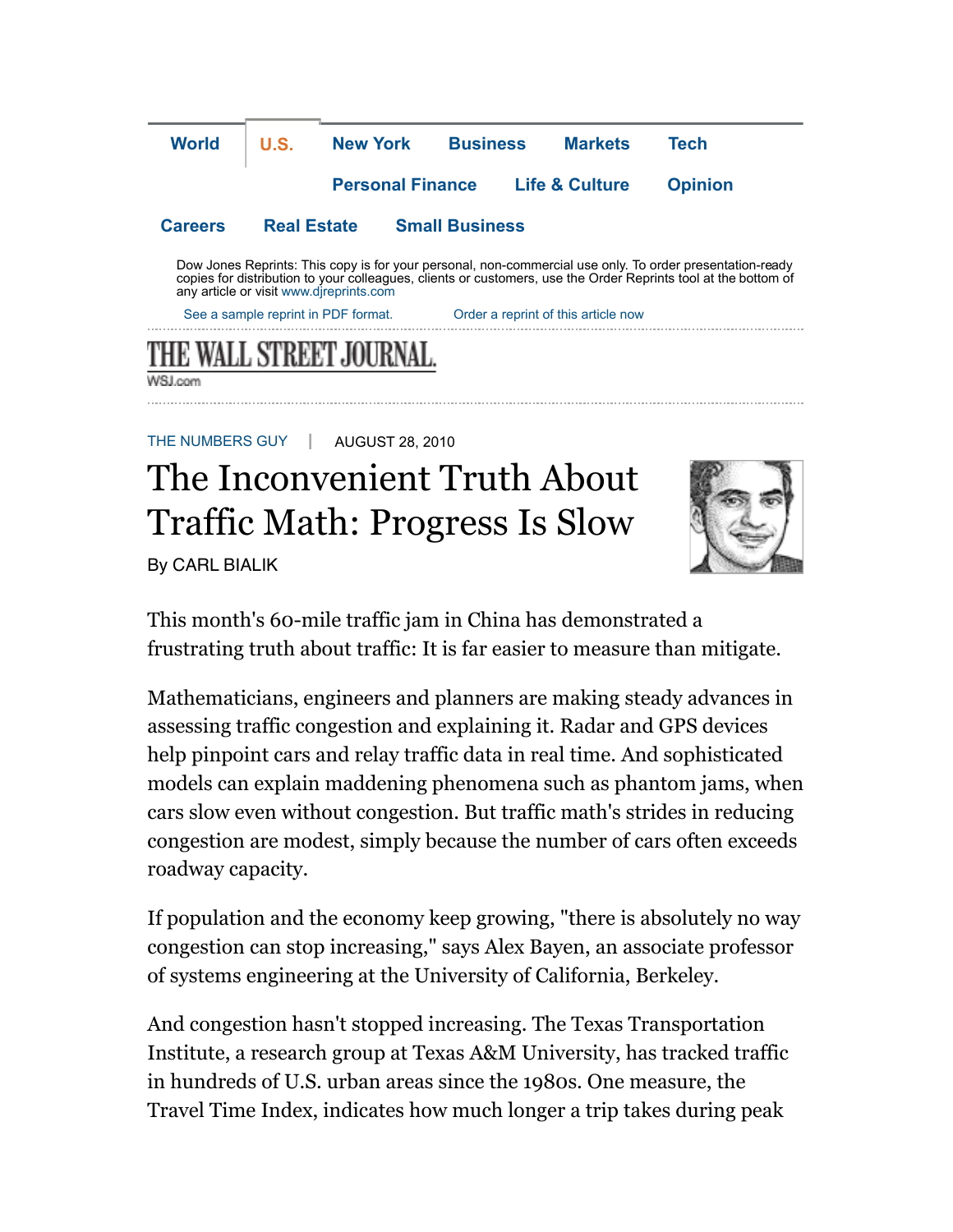travel time—generally, rush hour—than when there is free flow. In 1982, a rush-hour trip took 9% longer, on average. A quarter century later, after steady increases, the peak trip took 25% longer than when the road was clear.

## **Are We There Yet?**



A jammed section of the Beijing-Zhangjiakou highway in Huailai.

## **Read More**

**China Real Time:** EHi Looks to Untangle Traffic Jams in China

**Driver's Seat:** China Traffic Jam Eases, But Experts Say It Could Happen Again

**Video:** The Nine Day Traffic Jam **China Traffic Jam Could Last Weeks** David Schrank, co-author of the institute's Urban Mobility Study, says things would be even worse without creative, data-driven measures to manage traffic, such as ramp metering, which controls the flow of vehicles onto highways. But these tools don't make a huge difference: They shaved an average of about three minutes of travel time for each rush-hour commuter, each week.

This still might be a better track record than the alternative approach of adding roads, which traffic engineers say

often have only a fleeting impact on easing congestion. Instead, new roads lead to more travel, because of an effect that Martin Wachs, director of RAND Corp.'s transportation, space, and technology program, describes as triple convergence. Many drivers who had shifted their trips to off-peak hours, or to different roads, or to public transit, resume their previous pattern and converge onto the new highway.

Rather than plan new roads, most traffic engineers are working to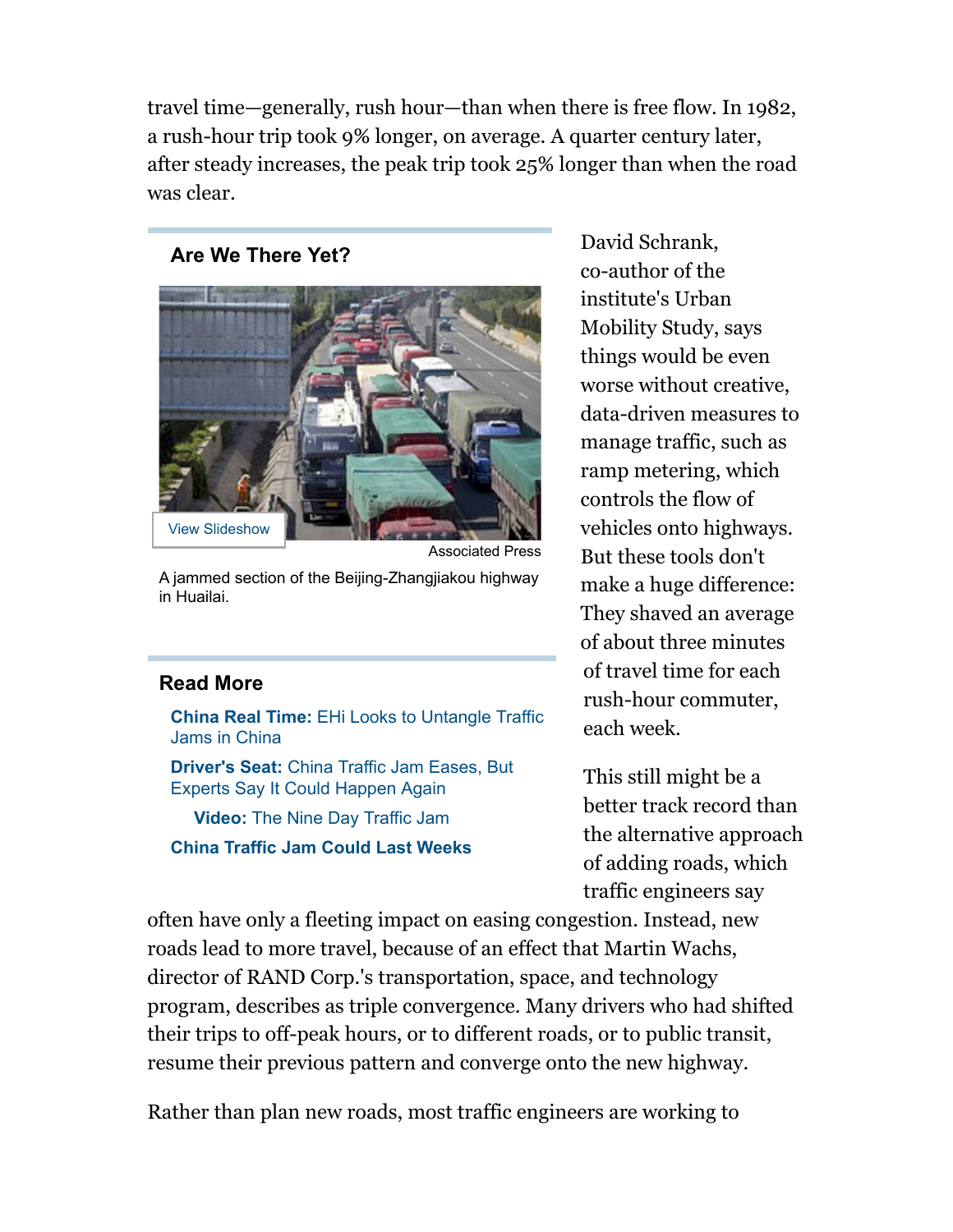spread traffic out more evenly. The first step is to measure demand more accurately. In the 1930s, traffic engineers stood on the side of the road, clipboard and stopwatch in hand. Today, they have tools such as radar, lidar, detectors embedded in roads, and video, says Robert Bertini, deputy administrator of the Department of Transportation's Research and Innovative Technology Administration.

Prof. Bayen's research group is merging such data with inputs from cars' GPS devices. The idea is to stitch together all these data points—60 million per day—to detect patterns and build a prediction engine. "The game now is massive data fusion," says Prof. Bayen. "We're trying to bring mathematical answers to these questions." His next goal is to predict traffic accurately within 20 minutes, at 80% reliability.

IBM is designing systems that cities can use to weave together information about multiple modes of transportation, including road and rail, then attempt to shift traffic accordingly. The company expects to sign a contract in the next month with a U.S. city, says Naveen Lamba, the company's global lead for intelligent transportation, that will use such information to tell drivers, via electronic roadway signs, how long it will take to get to a popular destination by different routes. "We can get a lot more use out of our existing transportation infrastructure," says Mr. Lamba.

Efforts to improve traffic flow run up against immovable obstacles. For one thing, special incidents make up a consistently large proportion of traffic delays: between 53% and 54% every year since 1982, according to the Texas Transportation Institute. Such delays are, by their very nature, unpredictable: a truck accident, say, or a massive blizzard. That limits the potential impact of traffic engineering.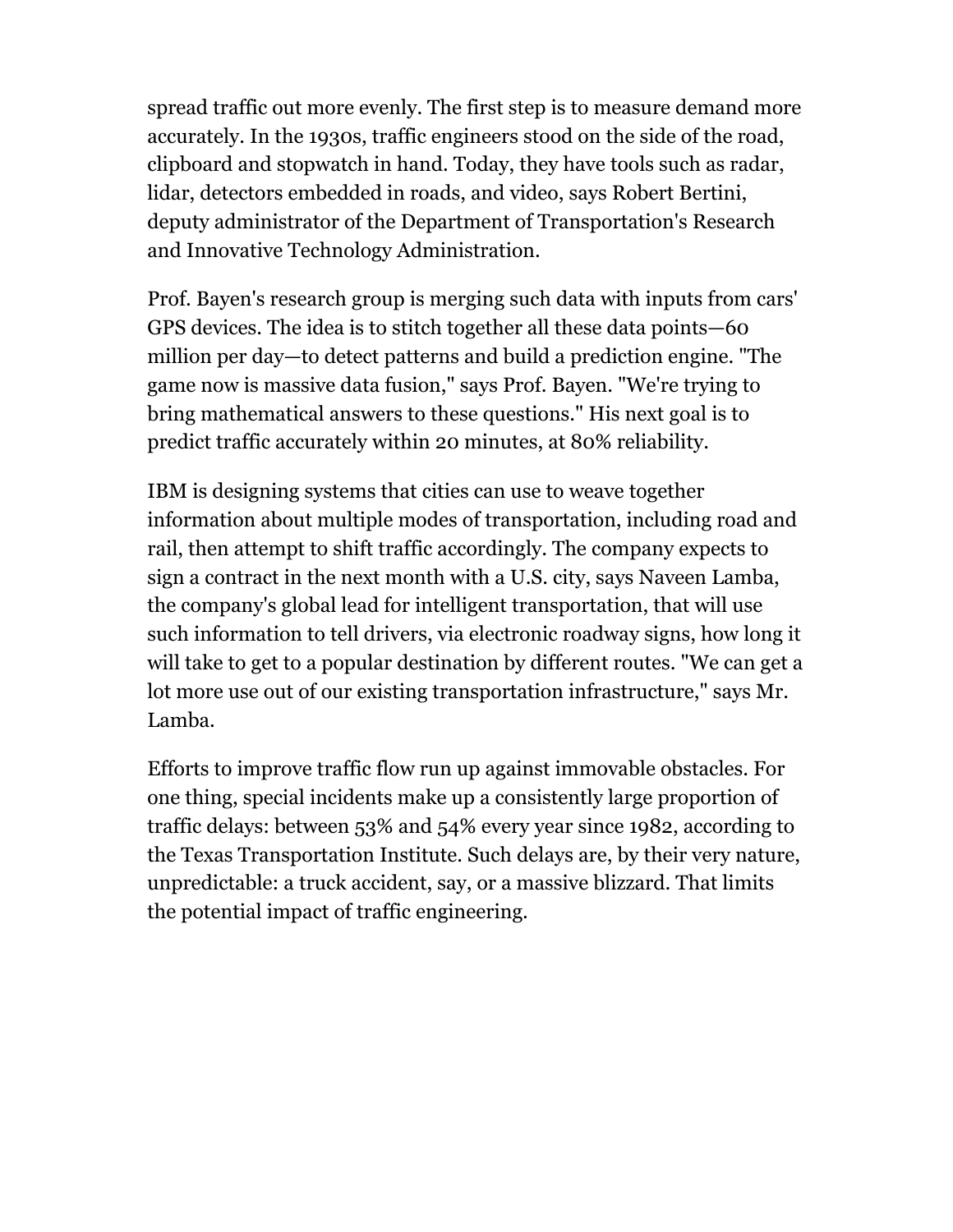## **Tedious Tie-Ups**

Average duration of longest traffic jam, in hours



each city Source: IBM

Also, mathematical models tend to assume rational behavior by drivers, which isn't always a given. For instance, Nicholas Taylor, a research fellow at the consulting company Transport Research Laboratory in Wokingham, England, says that adding road capacity can be effective if it isn't perceived as adding capacity. Opening a highway's shoulder to traffic during peak hours appears to work, Mr. Taylor says, because it is "not seen as a whole new provision of the road. There's a psychological element to it."

In addition, traffic can slow even without heavy demand, because of driver reaction time. Traffic engineers have shown that even when the number of vehicles shouldn't tax a road, a small perturbation—such as a slight deceleration by one car—can ripple through the cars behind them, as they brake in reaction. Japanese researchers in 2008 published a study demonstrating the effect experimentally in 2008, by assigning roughly two dozen drivers to cruise along a closed circular track at about 19 miles per hour. After some time, a jam developed, and the cars within it ground to a halt until the cars ahead of them accelerated. The jam traveled backward through the track at roughly 12 miles per hour.

Gabor Orosz, a mechanical engineer at the University of Michigan, and his colleagues have demonstrated why this occurs mathematically, developing a model that accounts for driver reaction time. "Driver behavior is very important," says Dr. Orosz. "It would be great to have a magic formula. What we are thinking is that there is no magic formula."

**Write to** Carl Bialik at numbersguy@wsj.com